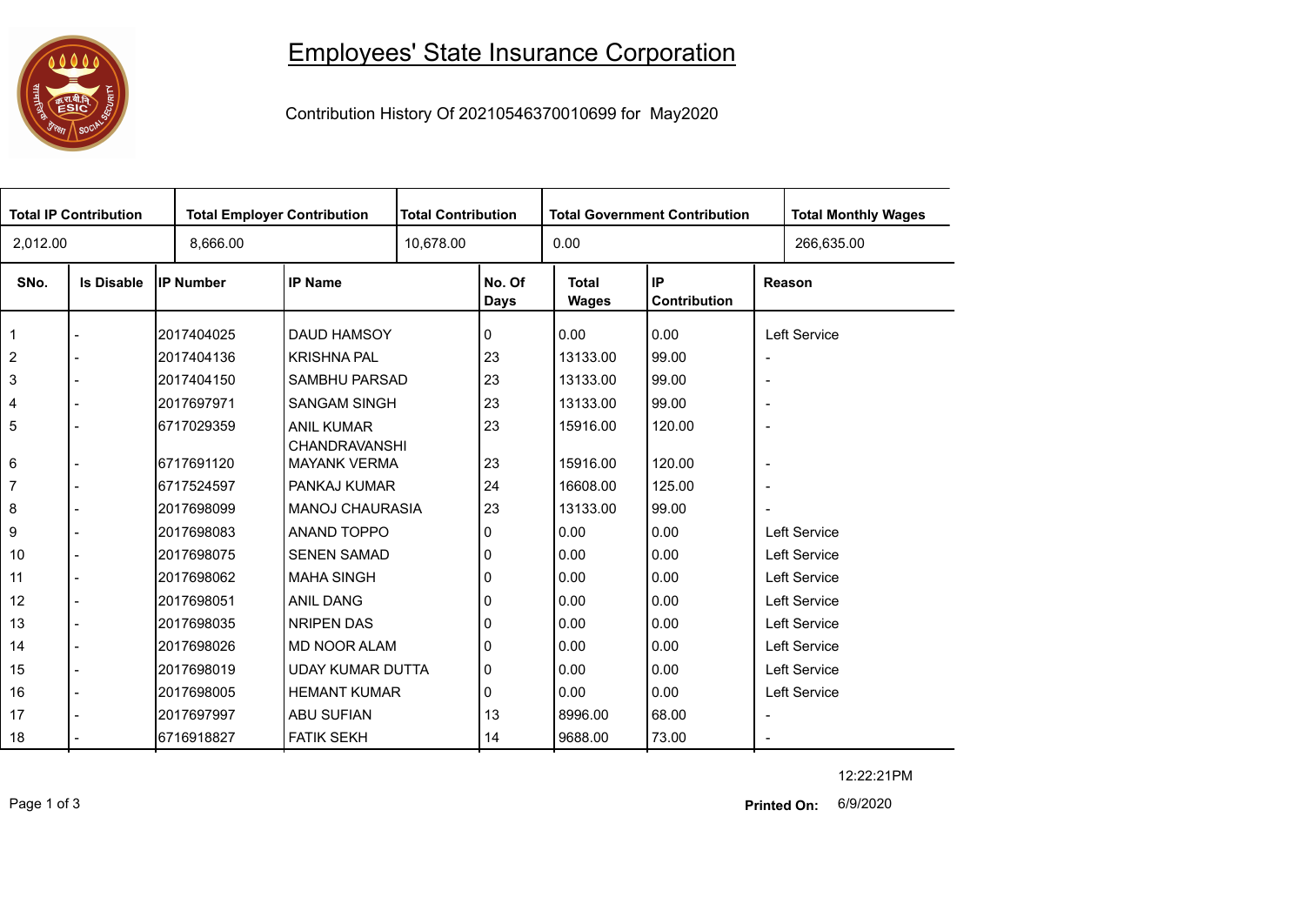| SNo. | <b>Is Disable</b> | <b>IP Number</b> | <b>IP Name</b>         | No. Of<br>Days | Total<br><b>Wages</b> | IP<br>Contribution | Reason              |
|------|-------------------|------------------|------------------------|----------------|-----------------------|--------------------|---------------------|
|      |                   |                  |                        | 12             |                       |                    |                     |
| 19   |                   | 6716954147       | <b>SANU SEKH</b>       |                | 8304.00               | 63.00              |                     |
| 20   |                   | 2017697993       | <b>HURMAT SK</b>       | 10             | 5710.00               | 43.00              |                     |
| 21   |                   | 2017697985       | <b>SEKH TANU</b>       | 15             | 10380.00              | 78.00              |                     |
| 22   |                   | 2017697980       | <b>SENTU SEKH</b>      | 12             | 8304.00               | 63.00              |                     |
| 23   |                   | 2017697975       | <b>ABDUL MALEK</b>     | 14             | 7994.00               | 60.00              |                     |
| 24   |                   | 6716954290       | <b>RAJU SK</b>         | 13             | 8996.00               | 68.00              |                     |
| 25   |                   | 2017718954       | AHMAD JAAN             | 0              | 0.00                  | 0.00               | Left Service        |
| 26   |                   | 2017718949       | MUNTYAJ AHAMAD         | 0              | 0.00                  | 0.00               | <b>Left Service</b> |
| 27   |                   | 2017718943       | <b>NOSE</b>            | 0              | 0.00                  | 0.00               | Left Service        |
| 28   |                   | 2017718938       | <b>RAJENDRA</b>        | 0              | 0.00                  | 0.00               | Left Service        |
| 29   |                   | 2017718934       | TAJ MOHAMMAD           | 0              | 0.00                  | 0.00               | Left Service        |
| 30   |                   | 2017718931       | <b>DEVSARAN</b>        | 0              | 0.00                  | 0.00               | Left Service        |
| 31   |                   | 2017718923       | <b>MOHD NANHE</b>      | 0              | 0.00                  | 0.00               | Left Service        |
| 32   |                   | 2017718915       | <b>MINTU</b>           | $\Omega$       | 0.00                  | 0.00               | Left Service        |
| 33   |                   | 2017718909       | TAFAZUL HOQUE          | 0              | 0.00                  | 0.00               | Left Service        |
| 34   |                   | 2017718901       | <b>VIKKI</b>           | 0              | 0.00                  | 0.00               | Left Service        |
| 35   |                   | 2017718893       | PANCHAM SINGH          | 0              | 0.00                  | 0.00               | Left Service        |
| 36   |                   | 2017718885       | <b>BAISAKHU MARAVI</b> | 0              | 0.00                  | 0.00               | Left Service        |
| 37   |                   | 2017718880       | <b>UPENDRA RAM</b>     | 0              | 0.00                  | 0.00               | Left Service        |
| 38   |                   | 2017718876       | <b>VIRENDRA MEHTA</b>  | 0              | 0.00                  | 0.00               | Left Service        |
| 39   |                   | 2017718867       | <b>ANIL MEHTA</b>      | 0              | 0.00                  | 0.00               | Left Service        |
| 40   |                   | 2017718857       | <b>DEEPAK</b>          | 24             | 13704.00              | 103.00             |                     |
| 41   |                   | 2017999827       | ANWAR ALAM             | 15             | 8565.00               | 65.00              |                     |
| 42   |                   | 2017999834       | <b>MITHUN ORAON</b>    | 13             | 7423.00               | 56.00              |                     |
| 43   |                   | 2017999841       | SADHANA ORAON          | 8              | 4568.00               | 35.00              |                     |
| 44   |                   | 2017999845       | <b>NAHID</b>           | 12             | 6852.00               | 52.00              |                     |
| 45   |                   | 2017994006       | <b>HAZRAT ALI</b>      | 16             | 9136.00               | 69.00              |                     |
| 46   |                   | 2017994009       | MD MANIRUJJAMAN        | 12             | 6852.00               | 52.00              |                     |
| 47   |                   | 2017994011       | <b>KARUN</b>           | 12             | 6852.00               | 52.00              |                     |

12:22:21PM